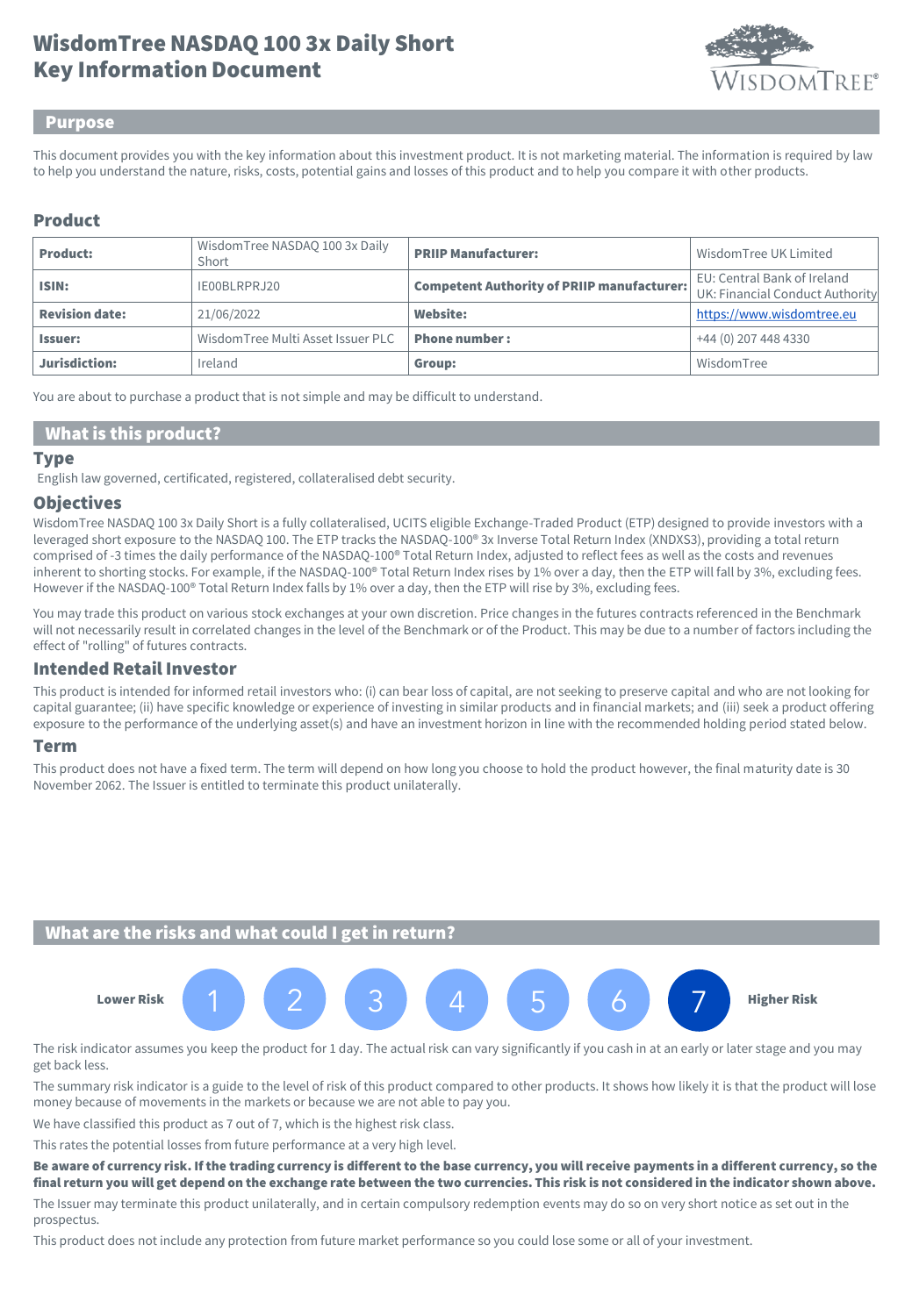# Key Information Document WisdomTree NASDAQ 100 3x Daily Short



## Performance Scenarios

| Recommended holding period: 1 day |                                      |                          |  |  |
|-----------------------------------|--------------------------------------|--------------------------|--|--|
| Investment \$10,000               |                                      |                          |  |  |
| <b>Scenarios</b>                  |                                      | If you exit after 1 day  |  |  |
| <b>Stress scenario</b>            | What you might get back after costs  | \$-                      |  |  |
|                                   | Average Annual Percentage Return (%) | $-100.00\%$              |  |  |
| Unfavorable Scenario              | What you might get back after costs  | \$-                      |  |  |
|                                   | Average Annual Percentage Return (%) | $\overline{\phantom{a}}$ |  |  |
| <b>Moderate Scenario</b>          | What you might get back after costs  | \$9,270                  |  |  |
|                                   | Average Annual Percentage Return (%) | $-7.30\%$                |  |  |
| <b>Favourable Scenario</b>        | What you might get back after costs  | \$5                      |  |  |
|                                   | Average Annual Percentage Return (%) | $-99.95%$                |  |  |

This table shows the money you could get back over the recommended holding period, under different scenarios, assuming that you invest 10,000USD.

The scenarios shown illustrate how your investment could perform. You can compare them with the scenarios of other products.

The scenarios presented are an estimate of future performance based on evidence from the past on how the value of this investment varies, and are not an exact indicator. What you get will vary depending on how the market performs and how long you keep the investment/product.

The stress scenario shows what you might get back in extreme market circumstances, and it does not take into account the situation where we are not able to pay you.

The figures shown include all the costs of the product itself, but may not include all the costs that you pay to your advisor or distributor. The figures do not take into account your personal tax situation, which may also affect how much you get back.

Market developments in the future cannot be accurately predicted. The scenarios shown are only an indication of some of the possible outcomes based on recent returns. Actual returns could be lower.

# What happens if WisdomTree Multi Asset Issuer PLC is unable to pay out?

The Issuer is a special purpose company. In case of a default by the Issuer, any claims made against the Issuer will be satisfied in order of the priority of payments set out in the conditions of the product. If the net proceeds from the enforcement of the secured property relevant to the product are not sufficient to meet all obligations and make all payments then due in respect of the securities, the obligations of the Issuer in respect of such securities will be limited to the net proceeds of realisation of the relevant secured property. In these circumstances you may suffer a loss if you cannot realise the full value of your investment.

#### What are the costs?

The Reduction in Yield (RIY) shows what impact the total costs you pay will have on the investment return you might get. The total costs take into account one-off, ongoing and incidental costs.

The amounts shown here are the cumulative costs of the product itself for one holding period. The figures are estimates and may change in the future.

## Costs over time

The person selling you or advising you about this product may charge you other costs. If so, this person will provide you with information about these costs, and show you the impact that all costs will have on your investment over time.

| $\vert$ Investment \$10,000 $\vert$ | If you exit after 1 day |
|-------------------------------------|-------------------------|
| Total costs                         | \$0.59                  |
| Impact on return (RIY)              | $-0.01\%$               |